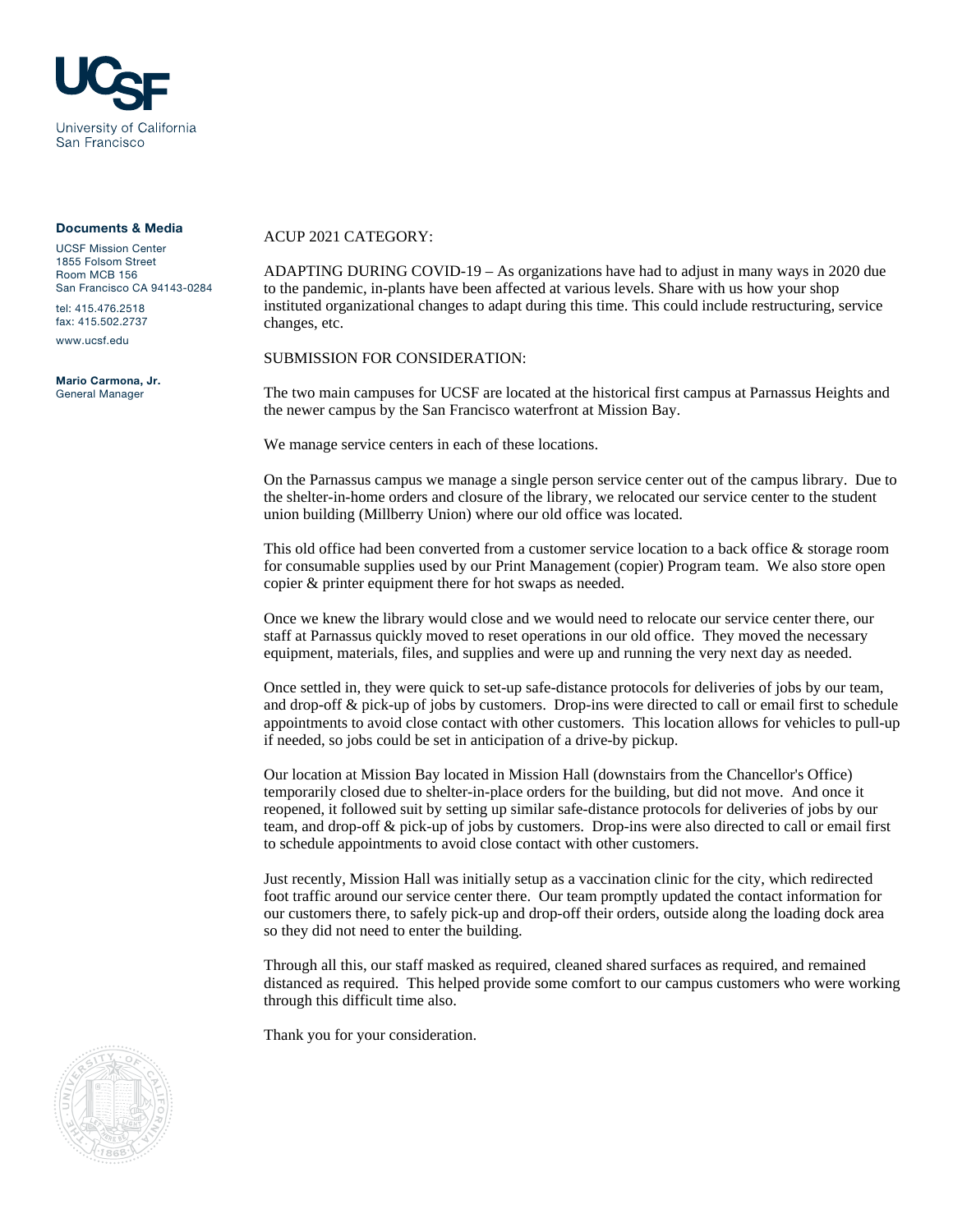# **Parnassus**



- Library Office, Third Floor
- Currently Closed



- Millberry Union West, P8 Level, Room 10E
- Monday-Friday 8:00am-3:30pm
- 415.514.2054 | **DMcsr**@ucsf.edu
- Contact Us before stopping by
- Scheduled Pick-Up Appointments





# **Mission Bay**



- Mission Hall, First Floor, Room 1504
- Monday-Friday 9:00am-3:00pm
- 415.502.8[664 | DMcsr@ucs](mailto:DMcsr@ucsf.edu)f.edu
- Contact Us before stopping by
- Scheduled Pick-Up Appointments